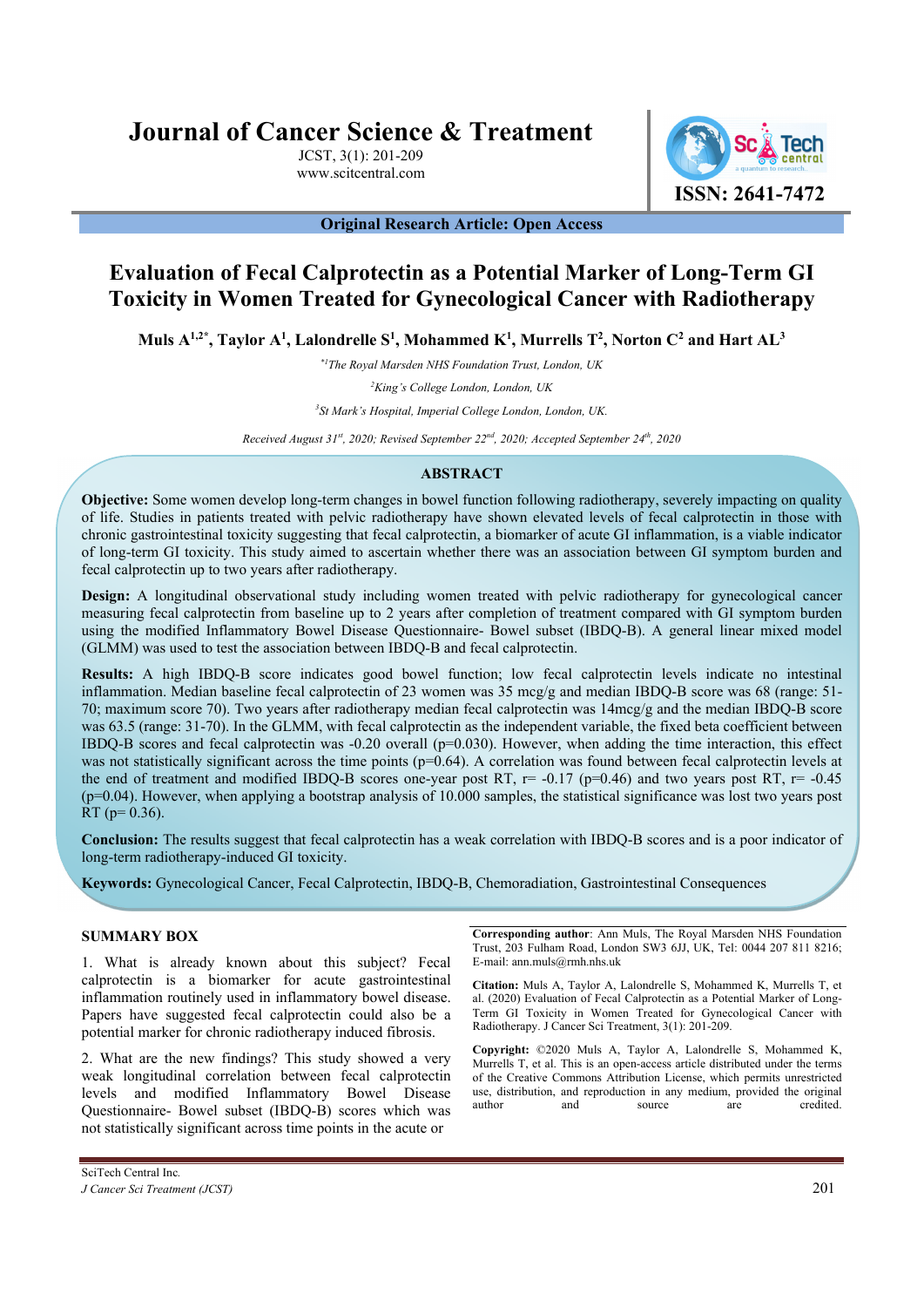chronic setting.

3. How might it impact on clinical practice in the foreseeable future? This study is only the second study including longterm GI toxicity data and suggests that fecal calprotectin testing in patients with symptoms of long-term radiotherapyinduced GI toxicity has limited value if no acute inflammatory pathology is suspected as it does not predict long-term GI toxicity.

# **BACKGROUND AND AIM**

In the UK, 21,000 women are diagnosed yearly with a gynecological cancer. Some women develop long-term changes in bowel function following treatment that severely impact on quality of life but there is no single biomarker to identify long-term GI toxicity.

Fecal calprotectin is a biomarker of inflammation in the GI tract. Calprotectin is a protein produced by neutrophils within the intestinal epithelium when there is epithelial damage through infection and can be found in stools [1-4].

Fecal calprotectin is commonly used in clinical practice to distinguish inflammatory (inflammatory bowel disease, IBD) from non-inflammatory (IBS) causes of diarrhea, and also in known IBD to determine whether a patient has an acute flare of Crohn's Disease or ulcerative colitis [5-8] and to monitor disease activity and response to therapy. Fecal calprotectin can be raised due to a number of reasons other than inflammatory bowel disease (IBD) such as coeliac disease, diverticular disease, pancreatitis, the use of proton pump inhibitors or non-steroidal anti-inflammatory drugs, small intestinal bacterial overgrowth, bile acid malabsorption, colorectal cancer or polyps [6,9-11].

A fecal calprotectin test is negative for inflammation when  $\leq$ 15 mcg/g (mcg/g=mg/kg) is found in a stool. The test is positive when the fecal calprotectin level >60 mcg/g which leaves a grey zone for interpretation between  $>15$  and  $\leq 60$ mcg/g. Athreshold of 50 mcg/g in a stool has been agreed by NICE [5] in adults with IBD but 100 mcg/g is more precise when diagnosing IBD [12].

The sensitivity of the fecal calprotectin test to correctly identify individuals with inflammatory bowel disease in adults lies between 82% and 98% [13-17]. The ability to correctly exclude inflammatory bowel disease (specificity of the test) reported in the same studies ranged from 68% to 96%.

As there is no gold standard to define chronic radiotherapyinduced GI toxicity and no single biomarker, two studies in patients treated with radiotherapy (RT) for pelvic cancer showed a correlation between raised fecal calprotectin levels and gastrointestinal inflammation during treatment and only one longitudinal study, measuring fecal calprotectin a year and 40 months post treatment, also showed elevated levels in those with chronic gastrointestinal toxicity compared to levels below 60 mcg/g in those without chronic gastrointestinal toxicity [18-20]. These studies suggest that fecal calprotectin could still be a viable indicator of longterm GI toxicity as the need for investigation in clinical practice is indicated by patient reported GI symptom burden.

The mechanism which makes fecal calprotectin indicate gastrointestinal toxicity is assumed to be via the inflammatory pathway caused by radiation damage to healthy intestinal tissue in the acute phase. However, insight into the longer-term mechanism, beyond the acute inflammatory phase, is lacking.

The aims of this study were to assess changes in fecal calprotectin levels during and after RT, whether ascertain there was an association between GI symptoms and fecal calprotectin and to evaluate whether it can predict patients at risk.

# **METHODS**

A prospective study including women treated with pelvic radiotherapy for gynecological cancer measured fecal calprotectin from baseline to 2 years after completion of treatment (baseline, beginning of RT, end of RT, and at six months, 12 months 24 months post RT) and GI symptom onset and burden using the modified Inflammatory Bowel Disease Questionnaire - Bowel subset (IBDQ-B) at the same time-points. A modified version of the IBDQ has been developed for oncology patients [21] and has been used in several studies assessing GI toxicity following treatment with radiotherapy [22-23]. The modified IBDQ-B [21] has 10 questions **(Table 1)** related to bowel function, each is measured on a 7-point scale (troublesome more than ever before-not troublesome at all) with a minimum total score of 10 (worst bowel function) and a maximum total score of 70 (best bowel function). There is an inverse relationship between modified IBDQ-B scores and fecal calprotectin levels as a high modified IBDQ-B score denotes good bowel function and low GI symptom burden, whilst a high fecal calprotectin level is related to inflammation in the intestinal tract.

Associations overall, and across time-points are described using the Pearson correlation coefficient. A general linear mixed model (GLMM) for repeated measures (nested within participants), a population-average model, was used to test the relationship between modified IBDQ-B and fecal calprotectin scores overall across time. The dependent variable was the modified IBDQ-B score and the independent variable the fecal calprotectin level. The model was fitted to account for the different time points. Random effects were omitted because, when fitted, an error message stated there was not enough variance. Population averaged models still account for correlations within multiple responses by individuals, and they have less strict mathematical requirements [24].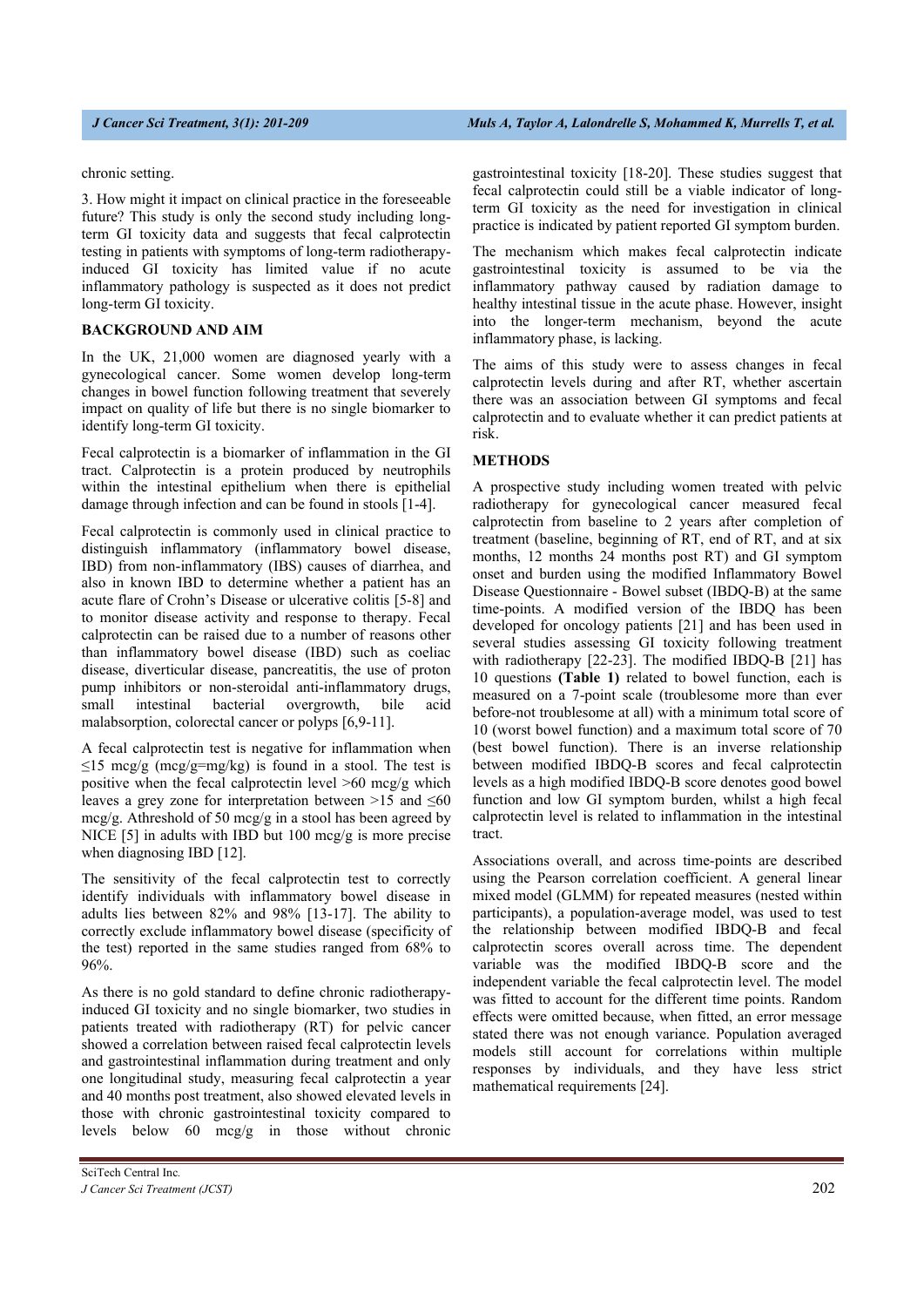bottom?

nothing happens?

3. Been troubled by pain in your bottom? 4. Been troubled by cramps in your tummy or

7. Had a problem with bleeding from your bottom? 8. Felt like you need to have your bowels open but

5. Passed a large amount of gas? 6. Been troubled by bloating?

9. Been troubled by accidental soiling?

10. Felt disgusted about your bowel problems?

| 4=moderate increase in frequency, 5=some increase in frequency, 6=mild increase in frequency, 7=not at all. |              |          |  |  |  |
|-------------------------------------------------------------------------------------------------------------|--------------|----------|--|--|--|
| How often have you                                                                                          | <b>Score</b> | $2 \mid$ |  |  |  |
| 1. Had your bowel open?                                                                                     |              |          |  |  |  |
| 2. Had loose bowel movements?                                                                               |              |          |  |  |  |

**Table 1.** Modified IBDQ-Bowel subset questions: 1=more than ever before, 2=extremely frequent, 3=very frequent,

A time point and fecal calprotectin interaction was added to the model to determine whether this association varied across time. The model residuals were skewed to the left. To address this, fecal calprotectin, which was skewed to the right, was natural log transformed and modified IBDQ-B scores, which were skewed to the left, was natural log transformed after taking the modified IBDQ-B score for each patient from 71 (i.e. one more than the highest possible modified IBDQ-B score). The model was refitted using these transformed variables and the residuals were normally distributed. Pearson's correlation between fecal calprotectin level at the end of treatment and modified IBDQ-B scores at 1 year and 2 years post RT were calculated. The Pearson correlation p-values were calculated using a bootstrap analysis of 10,000 samples [25]. Analysis was undertaken using IBM SPSS version 25.

This study was approved by the organization's Research and Development department and obtained ethical approval (LREC 15/LO/0436).

# **RESULTS**

From November 2015 to November 2017, 41 women treated for gynecological cancers consented to participate in the PREDICT CCR 4201 study. This study explores potential indicators to predict long-term radiation-induced GI toxicity in women treated for a gynecological malignancy (CDRF-2014-05-004). Twenty-four participants went on to complete data collection two years after their radiotherapy treatment ended and are included in this analysis.

Of the 24 women included, the median age was 54 years (range: 27-78 years). The main cancer diagnoses were endometrial (n=13, 54%) and cervical (n=9, 38%) cancer. Just under a half  $(n=11, 46%)$  had lymphovascular space invasion. The majority had surgery (n=19, 79%) before further treatment with external beam radiotherapy (EBRT) and brachytherapy. Most had concurrent chemotherapy (n= 18, 75%). The median dose of EBRT was 45 Gy (range: 45- 58Gy). The median dose of brachytherapy was 8 Gy (range: 6-20 Gy) **(Table 2)**.

The median baseline modified IBDQ-B score was 68.5 (maximum score 70, range: 38-70). The median baseline fecal calprotectin level was 37 mcg/g which is within the normal limit. There was one outlier with known Crohn's disease and fecal calprotectin level greater than 2000 mcg/g at baseline and all other time points who was excluded from the final analysis. Without this participant, the median baseline fecal calprotectin level was 35 mcg/g and 2 women (9%) had a fecal calprotectin level of  $>100$  mcg/g and median baseline modified IBDQ-B score was 68 (range: 51- 70) with 3 women (13%) having a modified IBDQ-B score below 60. At the end of treatment, the median IBDQ-B score had dropped to 57.5 (range: 23-66) and more than half of the participants (n=12,52%) had a modified IBDQ-B score less than 60 and the median fecal calprotectin level increased to 73.5 mcg/g (range: 0-373) with 8 women (45%) having a level above 100 mcg/g. Two years after radiotherapy the median fecal calprotectin decreased to 14 mcg/g and 4 women (17%) had a fecal caprotectin level above 100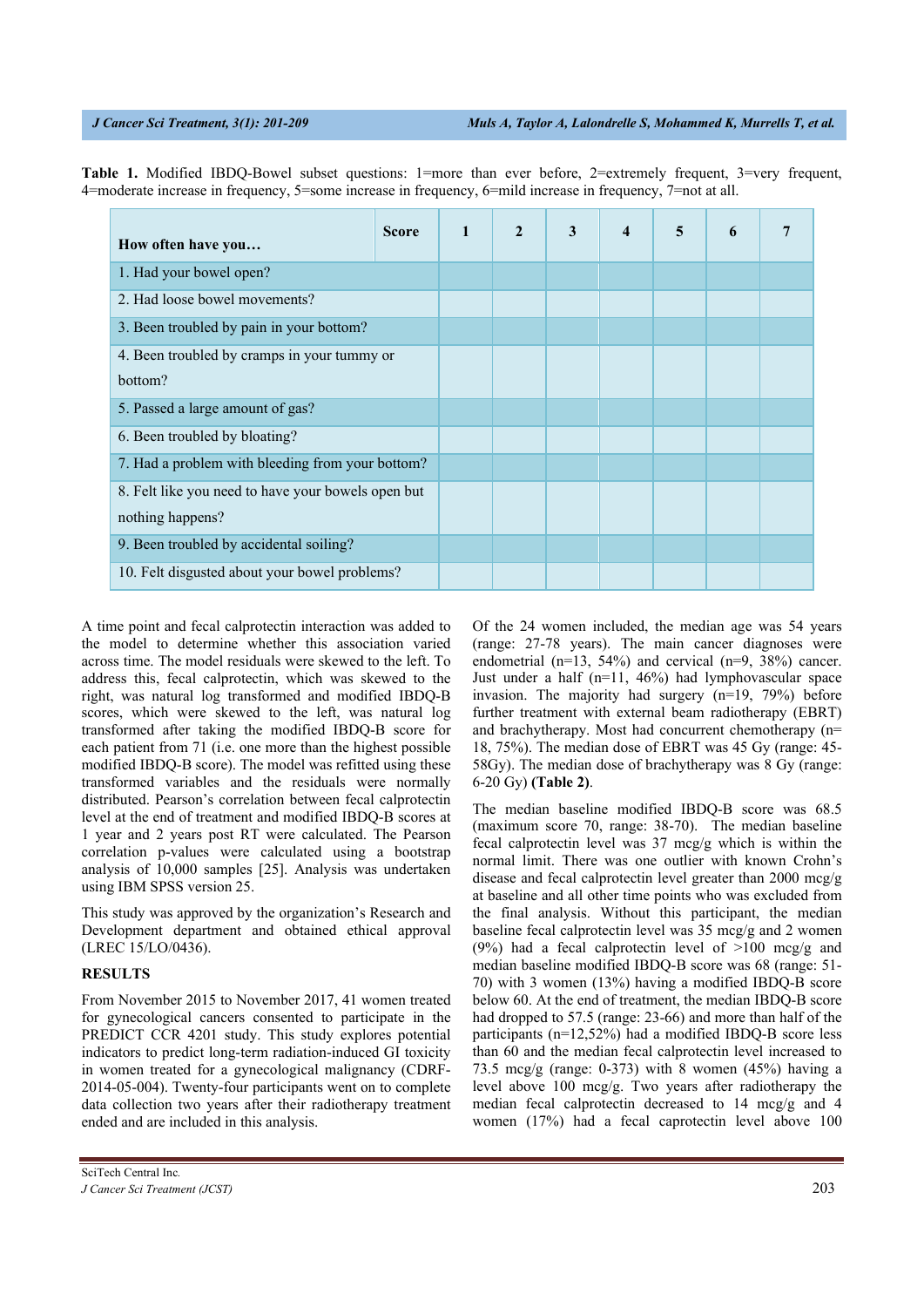mcg/g; the median modified IBDQ-B score was 63.5 (range: 31-70) and 6 women (26%) had a modified IBDQ-B score

below 60 **(Table 3)**.

|                                      | Completed 2-year time point |  |  |  |  |
|--------------------------------------|-----------------------------|--|--|--|--|
| Characteristic                       | $(n=24)$                    |  |  |  |  |
| Age: years                           |                             |  |  |  |  |
| <b>Median</b>                        | 54                          |  |  |  |  |
| (range)                              | $(27 - 78)$                 |  |  |  |  |
| Tumour site: n (%)                   |                             |  |  |  |  |
| <b>Endometrium</b>                   | 13(54)                      |  |  |  |  |
| <b>Cervix</b>                        | 9(38)                       |  |  |  |  |
| Vagina                               | 1(4)                        |  |  |  |  |
| <b>Vulva</b>                         | 1(4)                        |  |  |  |  |
| Histology: n (%)                     |                             |  |  |  |  |
| Adenocarcinoma                       | 2(8)                        |  |  |  |  |
| Adenosquamous carcinoma              | 1(4)                        |  |  |  |  |
| Carcinosarcoma                       | 1(4)                        |  |  |  |  |
| Clear cell carcinoma                 | 0(0)                        |  |  |  |  |
| Endometrioid adenocarcinoma          | 10(42)                      |  |  |  |  |
| <b>Mucinous carcinoma</b>            | 1(4)                        |  |  |  |  |
| Serous carcinoma                     | 2(8)                        |  |  |  |  |
| Squamous cell carcinoma              | 7(29)                       |  |  |  |  |
| Lymphovascular space invasion: n (%) |                             |  |  |  |  |
| Yes                                  | 11(46)                      |  |  |  |  |
| N <sub>0</sub>                       | 13(54)                      |  |  |  |  |
| Surgery: n (%)                       |                             |  |  |  |  |
| Yes                                  | 19 (79)                     |  |  |  |  |
| N <sub>0</sub>                       | 5(21)                       |  |  |  |  |
| Concomitant chemotherapy: n (%)      |                             |  |  |  |  |
| Cisplatin                            | 13 (54)                     |  |  |  |  |
| Carboplatin                          | 1(4)                        |  |  |  |  |
| Carboplatin + Placlitaxel            | 4(17)                       |  |  |  |  |
| <b>None</b>                          | 6(25)                       |  |  |  |  |
| Radiotherapy: n (%)                  |                             |  |  |  |  |
| <b>EBRT</b>                          | 24 (100)                    |  |  |  |  |
| <b>Brachytherapy</b>                 | 24 (100)                    |  |  |  |  |
| <b>Radiotherapy dose (Gy)</b>        |                             |  |  |  |  |

**Table 2.** Baseline clinical characteristics of participants.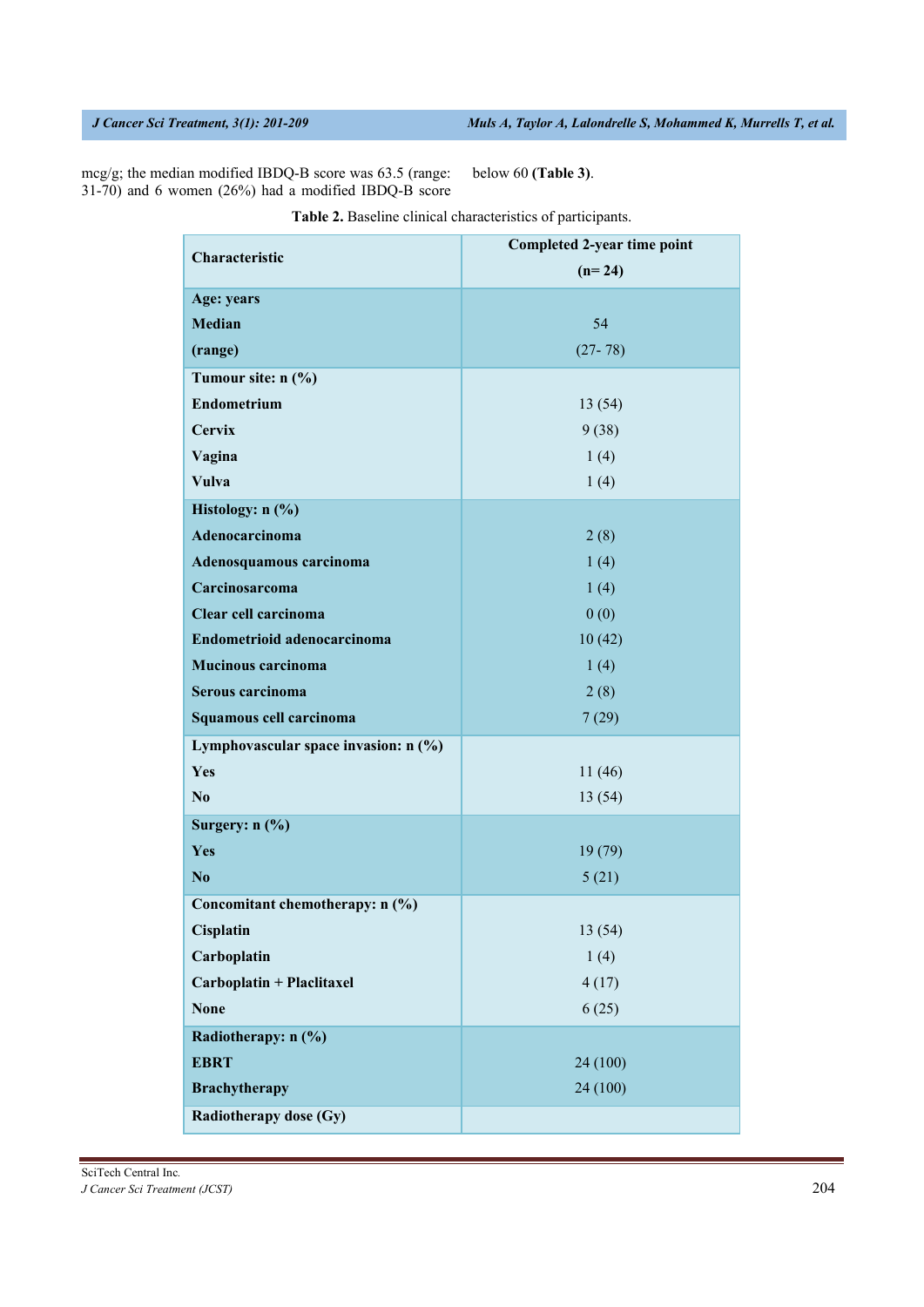| <b>EBRT</b> : median                 | 45          |
|--------------------------------------|-------------|
| (range)                              | $(45 - 58)$ |
| Brachytherapy: median                | 8           |
| (range)                              | $(6-20)$    |
| <b>Radiotherapy dose (fractions)</b> |             |
| <b>EBRT</b> : median                 | 25          |
| (range)                              | $(24 - 28)$ |
| <b>Brachytherapy: median</b>         | 3           |
| (range)                              | $(2 - 4)$   |

| <b>Time points</b>                                               |                   | <b>Baseline</b>     | FUP <sub>1</sub><br><b>Start of</b><br><b>RT</b> | FUP <sub>2</sub><br>End of<br><b>RT</b> | FUP <sub>3</sub><br>6 months<br>post RT | FUP <sub>4</sub><br>12 months<br>post RT | FUP <sub>5</sub><br>24 months<br>post RT |
|------------------------------------------------------------------|-------------------|---------------------|--------------------------------------------------|-----------------------------------------|-----------------------------------------|------------------------------------------|------------------------------------------|
| <b>Modified</b><br><b>IBDQ-B</b><br>score<br>$(10-70)$           | Median<br>(range) | 68.5<br>$(38 - 70)$ | 62.5<br>$(34 - 70)$                              | 57.5<br>$(23-66)$                       | 64.5<br>$(38 - 70)$                     | 65.0<br>$(46 - 70)$                      | 63.5<br>$(31 - 70)$                      |
| <b>IBDQ-B</b><br>score $\leq 60$<br><b>IBDQ-B</b><br>score $>60$ | N(%               | 3(13%)<br>20 (87%)  | 8(35%)<br>15(65%)                                | 12(52%)<br>11 $(48%)$                   | 6(26%)<br>17(74%)                       | 5(22%)<br>18 (78%)                       | 6(26%)<br>17(48%)                        |
| Fecal<br>calprotectin<br>levels<br>$(0-500)$                     | Median<br>(range) | 35<br>$(7-229)$     | 43<br>$(0-403)$                                  | 73.5<br>$(0-373)$                       | 44<br>$(5 - 298)$                       | 27<br>$(5 - 187)$                        | 14<br>$(1 - 234)$                        |
| Fecal<br>calprotectin<br>$<$ 100mcg/g                            | N(%)              | 21 (91%)            | 20 (87%)                                         | 15(65%)                                 | 19 (83%)                                | 20 (87%)                                 | 19 (83%)                                 |
| Fecal<br>calprotectin<br>$>100$ mcg/g                            |                   | 2(9%)               | 3(13%)                                           | 8(45%)                                  | 4(17%)                                  | 3(13%)                                   | 4(17%)                                   |

**Table 3.** Modified IBDQ-B scores and fecal calprotectin levels (n=23).

Of the 8 women with a fecal calprotectin level above 100 mcg/g at the end of treatment, three women had a modified IBDQ-B score below 60 one-year post RT and two had a modified IBDQ-B score below 60 two years after radiotherapy. Only one of those participants had a high

modified IBDQ-B score (66/70) at baseline, a raised fecal calprotectin level at the end of treatment (373 mcg/g) and modified IBDQ-B scores of 55/70 (one-year post RT) and 31/70 (two years post RT) **(Figure 1)**.

SciTech Central Inc*.* 

*J Cancer Sci Treatment (JCST)* 205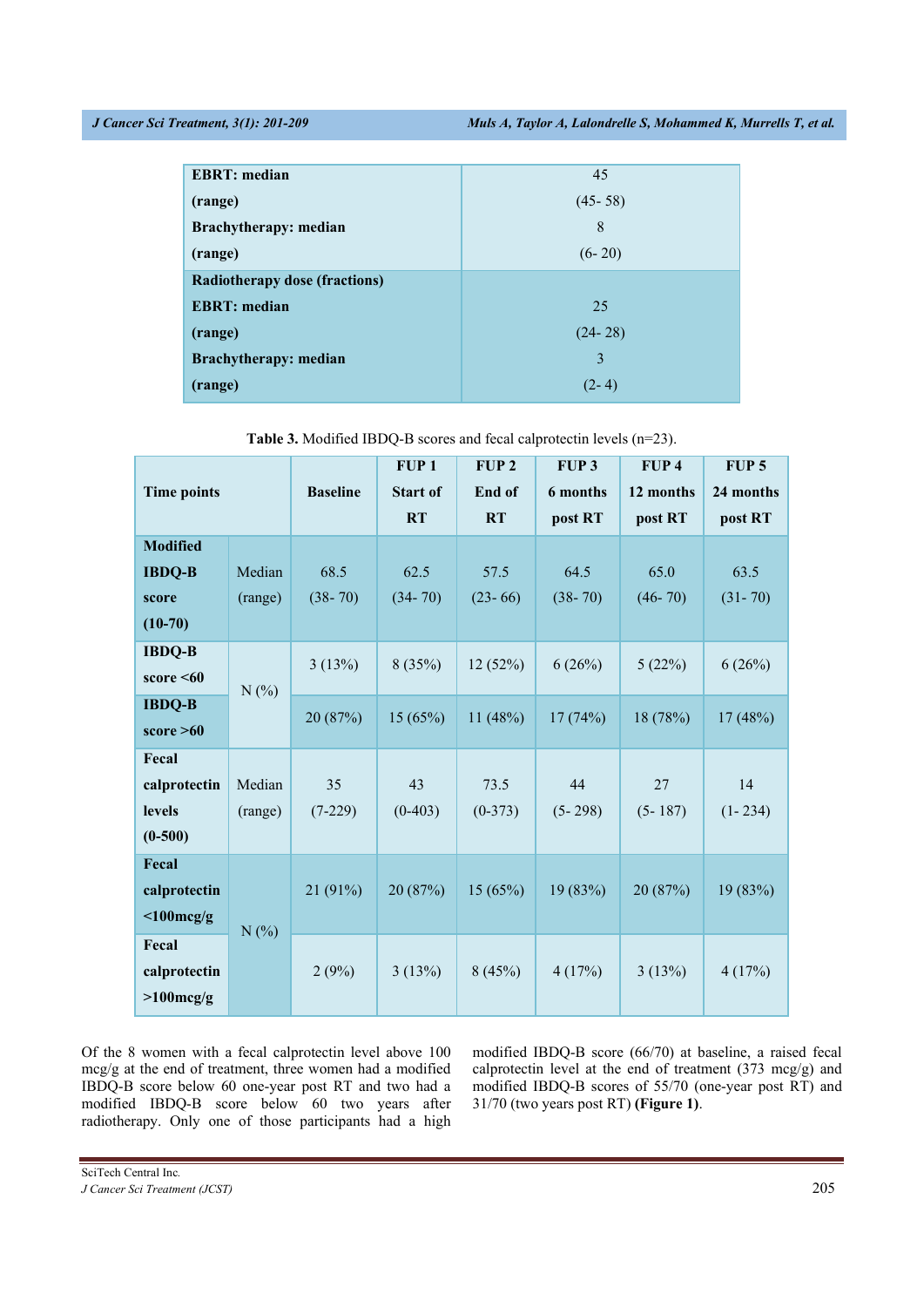

**Figure 1.** Scatter plot Fecal calprotectin level (mcg/ g) and modified IBDQ-B scores by time point.

In the GLMM with fecal calprotectin as the independent variable the fecal calprotectin \*time interaction was not statistically significant (F=0.69 [numerator df=5, denominator df=43.45],  $p=0.64$ ) suggesting that if there was an effect of fecal calprotectin on IBDQ scores it did not vary across time. The fixed effect beta coefficient for fecal calprotectin was  $-0.02$  overall (95% CI  $-0.04$  to  $-0.01$ , p= 0.030) and was statistically significant. Correlations between fecal calprotectin and IBDQ-B scores were negative except at the beginning of RT (Pre-RT-0.15, Beginning of RT 0.14, End of RT -0.11, 6 months post RT-0.40, one-year post RT - 0.18, two years post RT -0.35).

When looking at the correlation between fecal calprotectin levels at the end of treatment and modified IBDQ-B scores one-year post RT, the Pearson correlation was -0.17 (p=0.46) and two years post RT, the Pearson's correlation was -0.45 (p=0.04). This does not take into account any of the other time points. More so, when applying the bootstrap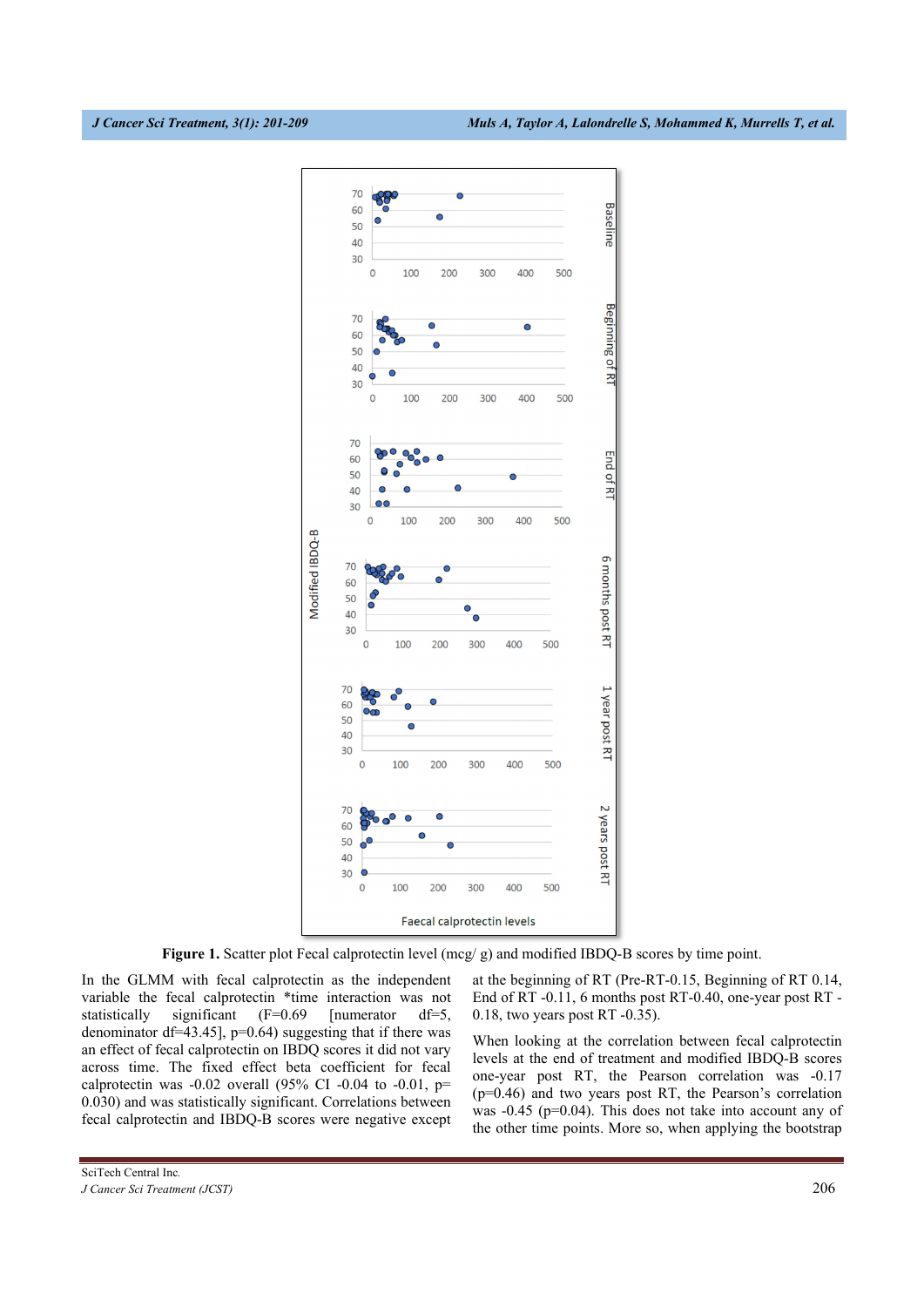of 10.000 samples, the statistical significance was lost 2 years post RT ( $p=0.36$ ).

# **DISCUSSION**

This study shows, in line with previous studies [18-20], that fecal calprotectin levels rise at the end of treatment and modified INDQ-B scores decrease. There was a weak association (fixed effect coefficient: -0.20) between the modified IBDQ-B scores and fecal calprotectin levels (p=0.03). Some heterogeneity across time was observed based on correlations at each time-point but this was not statistically significant (p=0.64).

The pathophysiology of GI injury involves dynamic interactions among the intestinal vasculature, epithelial stem cells and stromal elements including resident and infiltrating macrophages and mast cells. Microvascular injury plays a significant and early role in the development of the acute phase of the GI injury. Vascular ischemia contributes to secondary enterocyte depletion, mucosal barrier breach, bacterial translocation, and structural damage of the intestine and resulting in fibrosis [26-27]. The increase in fecal calprotectin levels seen at the end of radiotherapy are likely a result of acute inflammatory changes. However, with a fixed effect coefficient of -0.20, in clinical practice, fecal calprotectin is a weak indicator for chronic radiation-induced toxicity related to fibrosis 2 years post radiotherapy and fecal calprotectin testing in clinical practice has a limited role in determining radiation-induced toxicity as early fecal calprotectin levels do not predict long term GI toxicity. Long-term, mildly raised fecal calprotectin levels could be due to small intestinal bacterial overgrowth or bile acid malabsorption which are present in women treated for

gynecological cancer with radiotherapy up in about 50% [28] and patients warrant further investigation into the potential contributing GI pathology.

As expected, there is an inverse relationship between modified IBDQ-B scores and fecal calprotectin levels detected in stool samples: high modified IBDQ-B scores (good bowel function) correlated with low fecal calprotectin levels (no inflammation present) and vice versa. However, visual inspection of the scatter plot of fecal calprotectin levels and modified IBDQ-B scores at each time point did not show a clear cut-off level where fecal calprotectin correlates more strongly with IBDQ-scores **(Figure 2)**. Even though some correlation was found between fecal calprotectin level at the end of treatment and modified IBDQ-B scores 1-year post RT ( $r=0.17$ ,  $p=0.46$ ) and 2 years post RT ( $r = -0.45$ ,  $p = 0.04$ ) acknowledgement of the small number of participants is required when interpreting the pvalues as the bootstrap analysis lost the statistical significance.

More so, as only one woman had a raised fecal calprotectin level at the end of treatment (373 mcg/g) and low modified IBDQ-B scores both one year and two years following treatment with radiotherapy raised fecal calprotectin levels above 100 mcg/g during treatment caution needs to be taken to explain chronic radiation-induced GI toxicity.

This study sample size was small, but data were collected over six time-points from pre-radiotherapy up to two years after radiotherapy. This small sample limits the conclusions that can be drawn. However, it is the largest cohort to date in women treated for gynecological cancer with follow-up data up to two years after the completion of radiotherapy.



**Figure 2.** The effect of fecal calprotectin level at the end of treatment on the IBDQ-B scores 1-year post RT is  $(r = -0.17, p =$ 0.46) and 2 years post RT ( $r = -0.45$ ,  $p = 0.036$ ).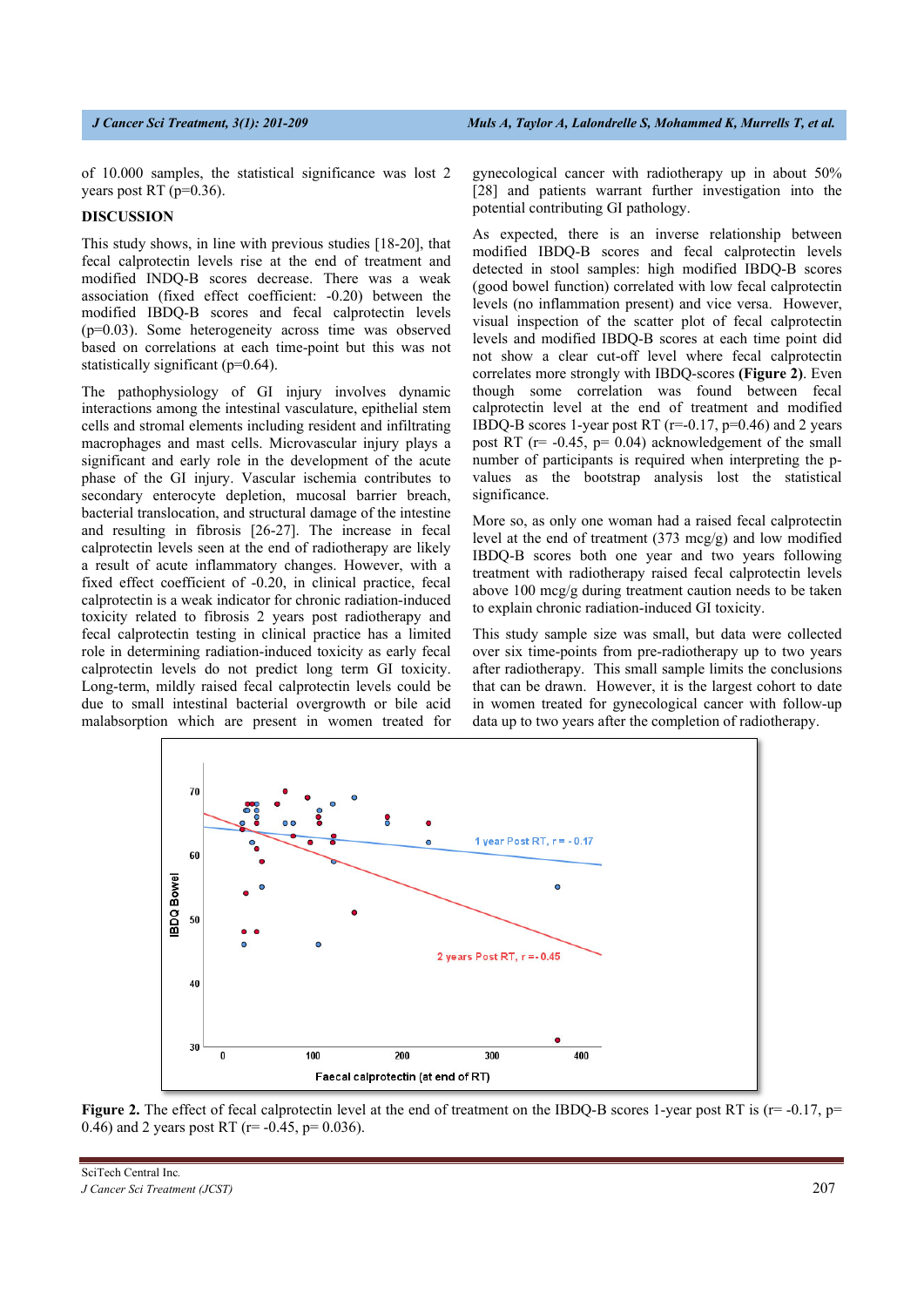### **CONCLUSION**

There is no single biomarker for long-term radiation-induced GI toxicity, and this is an important area of concern in clinical practice for patients who experience long-term GI symptoms following treatment with radiotherapy. This study was only the second of its kind, evaluating fecal calprotectin as a potential biomarker for long-term radiation-induced GI toxicity. The results suggest that fecal calprotectin provides some evidence of correlation with modified IBDQ-B scores in this patient cohort but is a weak indicator of chronic radiation-induced GI toxicity as measured by the modified IBDQ-B score. Raised fecal calprotectin levels in the acute phase of radiotherapy do not fully explain long-term deterioration in modified IBDQ-B scores one or two years after treatment. Fecal calprotectin testing in patients with long-term radiotherapy-induced GI toxicity has limited value in clinical practice if no acute inflammatory pathology is suspected. In view of the small number of participants in this study, further testing on a larger sample would help to confirm these findings.

# **ETHICAL/LEGAL CONSIDERATIONS**

This article is an original contribution not previously published and is not under consideration for publication elsewhere. Each author has contributed significantly to this research.

# **CONFLICT OF INTERESTS**

The authors declare no conflict of interests.

### **FUNDING**

Ann Muls is part-time funded for a clinical doctoral research fellowship (CDRF-2014-05-004) supported by the National Institute for Health Research and Health Education England. The views expressed in this publication are those of the author(s) and not necessarily those of the NHS, the National Institute for Health Research, Health Education England, or the Department of Health.

### **REFERENCES**

- 1. Bratton D, Henson P (2011) Neutrophil Clearance : When the party's over, cleanup begins. Trends Immunol 32 : 350-357.
- 2. Wéra O, Lancellotti P, Oury C (2016) The dual role of neutrophils in inflammatory bowel diseases. J Clin Med 5 : 118-132.
- 3. Bjarnason I (2017) The use of fecal calprotectin in inflammatory bowel disease. Gastroenterol Hepatol 13 : 53-56.
- 4. Hidalgo A, Chilvers ER, Summers C, Koendermanet L (2019) New advances in neutrophil immunity feature review: The neutrophil life cycle. Trends Immunol 40 : 584-597.
- 5. National Institute for Health and Care Excellence (2013) Diagnostics guidance [DG11]: Fecal calprotectin diagnostic tests for inflammatory diseases of the bowel. Pp 56. Available online at : https://www.nice.org.uk/guidance/dg11/documents/ fecal-calprotectin-diagnostic-tests-forinflammatory-diseases-of-the-bowel-diagnosticsconsultation-document
- 6. Alibrahim B, Aljasser M, Salh B (2015) Fecal calprotectin use in inflammatory bowel disease and beyond: A mini review. Can J Gastroenterol Hepatol 29 : 157-163.
- 7. Walsham N, Sherwood R (2016) Fecal calprotectin in inflammatory bowel disease. Clin Exp Gastroenterol 9 : 21-29.
- 8. Lamb CA, Kennedy NA, Raine T, Hendy PA, Smith PJ, et al. (2019) British society of gastroenterology consensus guidelines on the management of inflammatory bowel disease in adults. Gut 0 : 1-106.
- 9. David L, Babin A, Pocis A, Dumitrascu DL (2014) Small intestinal bacterial overgrowth is associated with intestinal inflammation in irritable bowel syndrome. Clu Jul Medicine 87 : 163-165.
- 10. Banerjee A, Srinivas M, Eyre R, Ellis R, Waugh N, et al. (2015) Fecal calprotectin for differentiating between irritable bowel syndrome and inflammatory bowel disease: A useful screen in daily gastroenterology practice. Frontline Gastroenterol 6: 20-26.
- 11. Mari A, Baker FA, Mahamid M, Yacoob A (2019) Clinical utility of fecal calprotectin: Potential applications beyond inflammatory bowel disease for the primary care physician. Ann Gastroenterol 32 : 425-430.
- 12. Roon ACV, Karamountzos L, Purkayastha S, Reese G (2007) Diagnostic precision of fecal calprotectin for inflammatory bowel disease and colorectal malignancy. Am J Gastroenterol 102 : 803-813.
- 13. Tibble JA, Sigthorsson G, Foster R, Forgacs I, Bjarnason I (2002) Use of surrogate markers of inflammation and Rome criteria to distinguish organic from nonorganic intestinal disease. Gastroenterol 123 : 450-460.
- 14. Gisbert J, McNicholl A (2009) Questions and answers on the role of fecal calprotectin as a biological marker in inflammatory bowel disease. Dig Liver Dis 41 : 56-66.